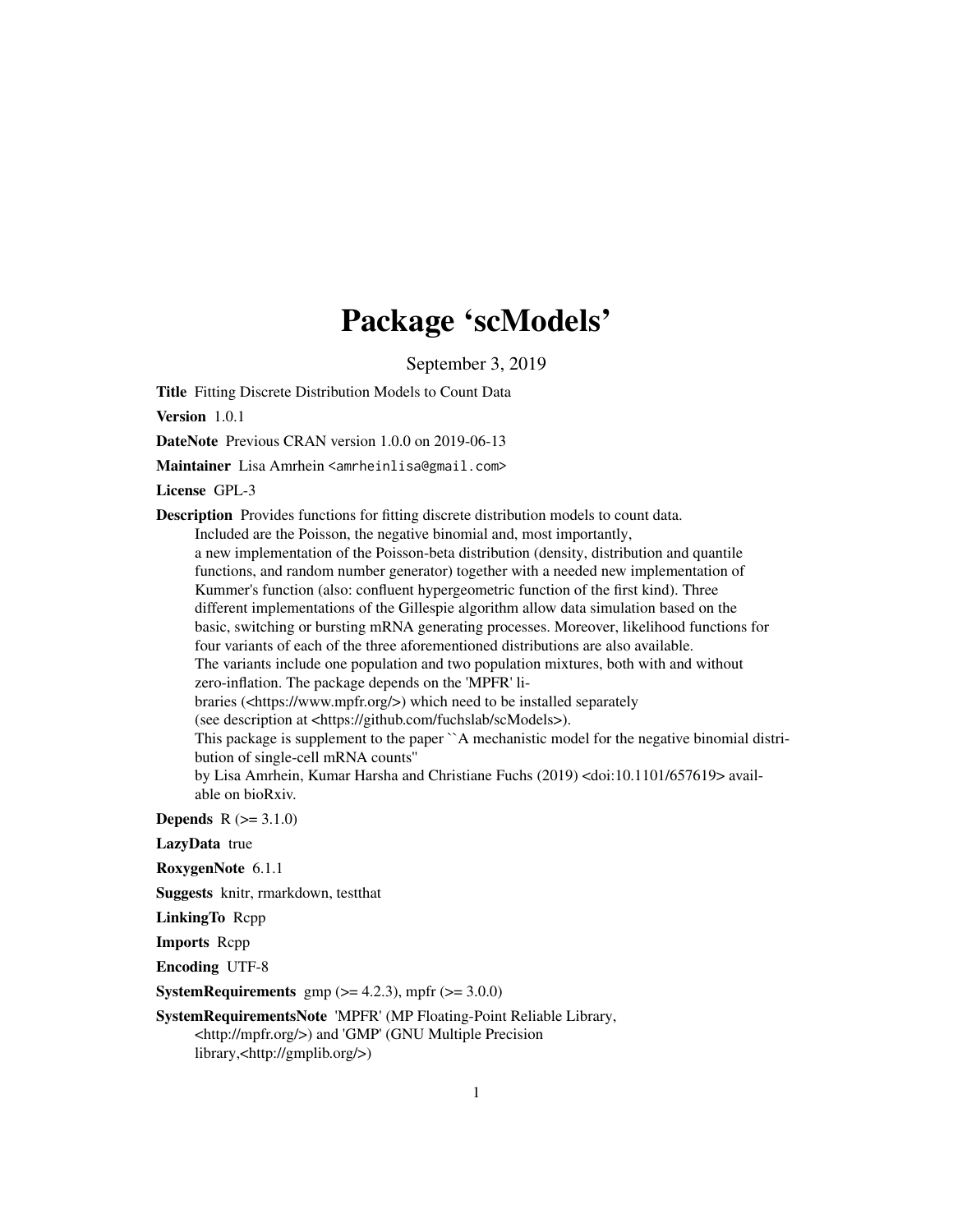#### NeedsCompilation yes

Author Lisa Amrhein [aut, cre], Kumar Harsha [aut], Christiane Fuchs [aut], Pavel Holoborodko [ctb] (Author and copyright holder of 'mpreal.h')

Repository CRAN

Date/Publication 2019-09-03 00:00:09 UTC

### R topics documented:

#### **Index** [8](#page-7-0) **8**

| chf 1F1 | Kummer's (confluent hypergeometric) function |  |
|---------|----------------------------------------------|--|
|         |                                              |  |

#### Description

Kummer's function (also: confluent hypergeometric function of the first kind) for numeric (noncomplex) values and input parameters.

#### Usage

 $chf_1F1(x, a, b)$ 

#### Arguments

|      | numeric value or vector                   |
|------|-------------------------------------------|
| a, b | numeric parameters of the Kummer function |

#### Examples

x <- chf\_1F1(-100:100, 5, 7) plot(-100:100, x, type='l')

<span id="page-1-0"></span>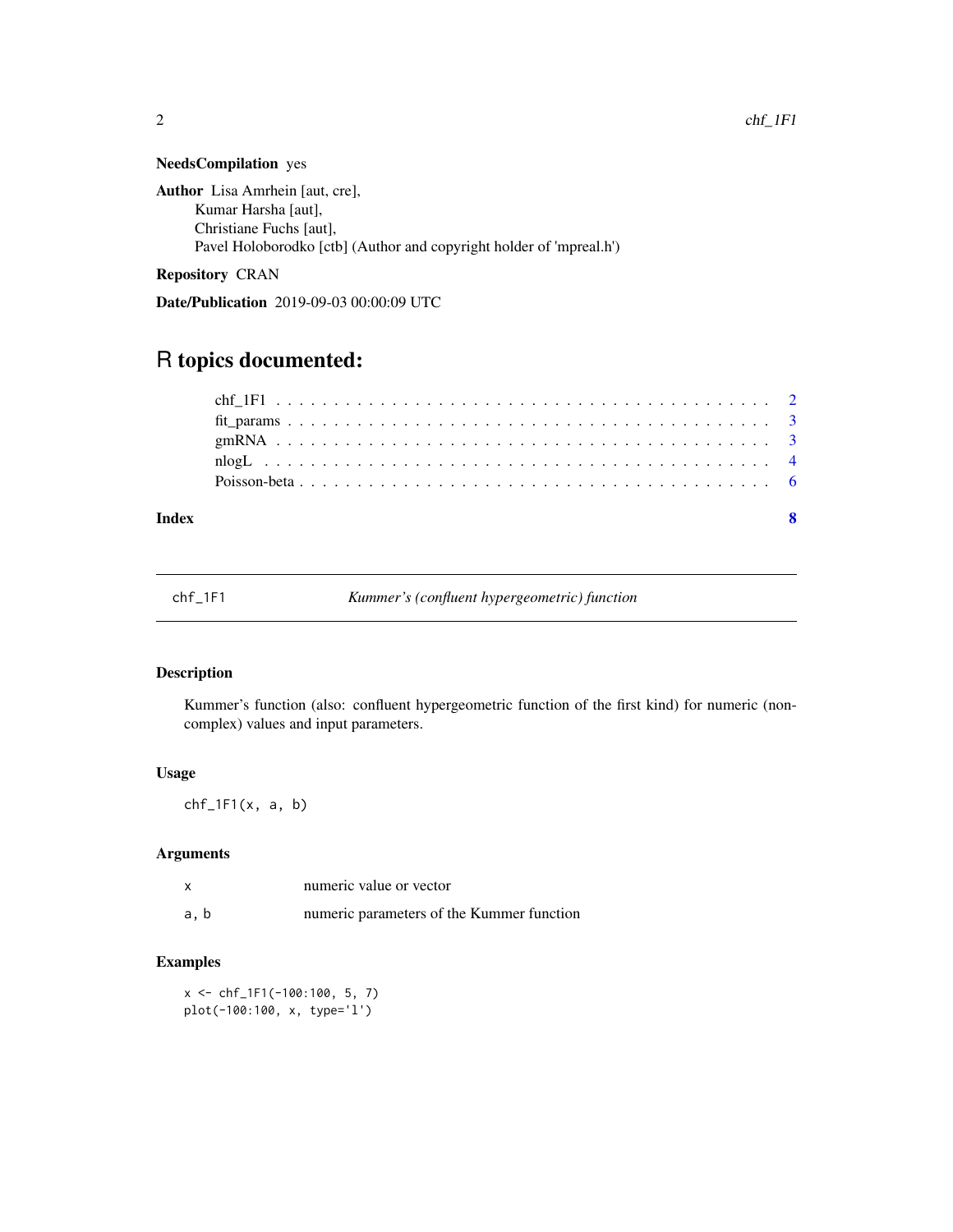<span id="page-2-0"></span>fit\_params *Functions to estimate parameters of probability distributions by fitting the distributions using optim()*

#### Description

Functions to estimate parameters of probability distributions by fitting the distributions using optim()

#### Usage

```
fit\_params(x, type, optimum\_control = list(maxit = 1000))
```
#### Arguments

| $\mathsf{x}$  | Vector containing the discrete observations                                                                                                                                                                             |
|---------------|-------------------------------------------------------------------------------------------------------------------------------------------------------------------------------------------------------------------------|
| type          | Keyword for the probability distribution the data is to be fitted against. Possible<br>values are ("pois", "nb", "pois", "pois2", "nb2", "pb2", "zipois", "zinb", "zipb",<br>"zipois $2$ ", "zinb $2$ ", "zipb $2$ ")   |
| optim_control | List of options to override presets in the optim function; Set to list $(max)$ =<br>1000) by default. For more details, please refer to the 'control' parameter in the<br>standard 'optim' function in package 'stats'. |

#### Examples

```
x1 <- rnbinom(100, size = 13, mu = 9)
p1 <- fit_params(x1, "nb")
s \leq sample(x = c(0,1), size = 100, replace = TRUE, prob = c(0.3,0.7))
x2 \le - s*x1 + (1-s)*rnbinom(100, size = 15, mu = 53)
p2 <- fit_params(x2, "nb2")
```
gmRNA *Gillespie algorithm for mRNA generating processes*

#### Description

Gillespie algorithms allow synthetic data simulation via three different underlying mRNA generating processes: the basic process consists of a simple death-birth model of mRNA transcription and degradation; the switching process considers additionally gene activation and deactivation, with mRNA transcription only happening in active gene states; the bursting process, transcribes mRNA in bursts with geometrically distributed burst sizes.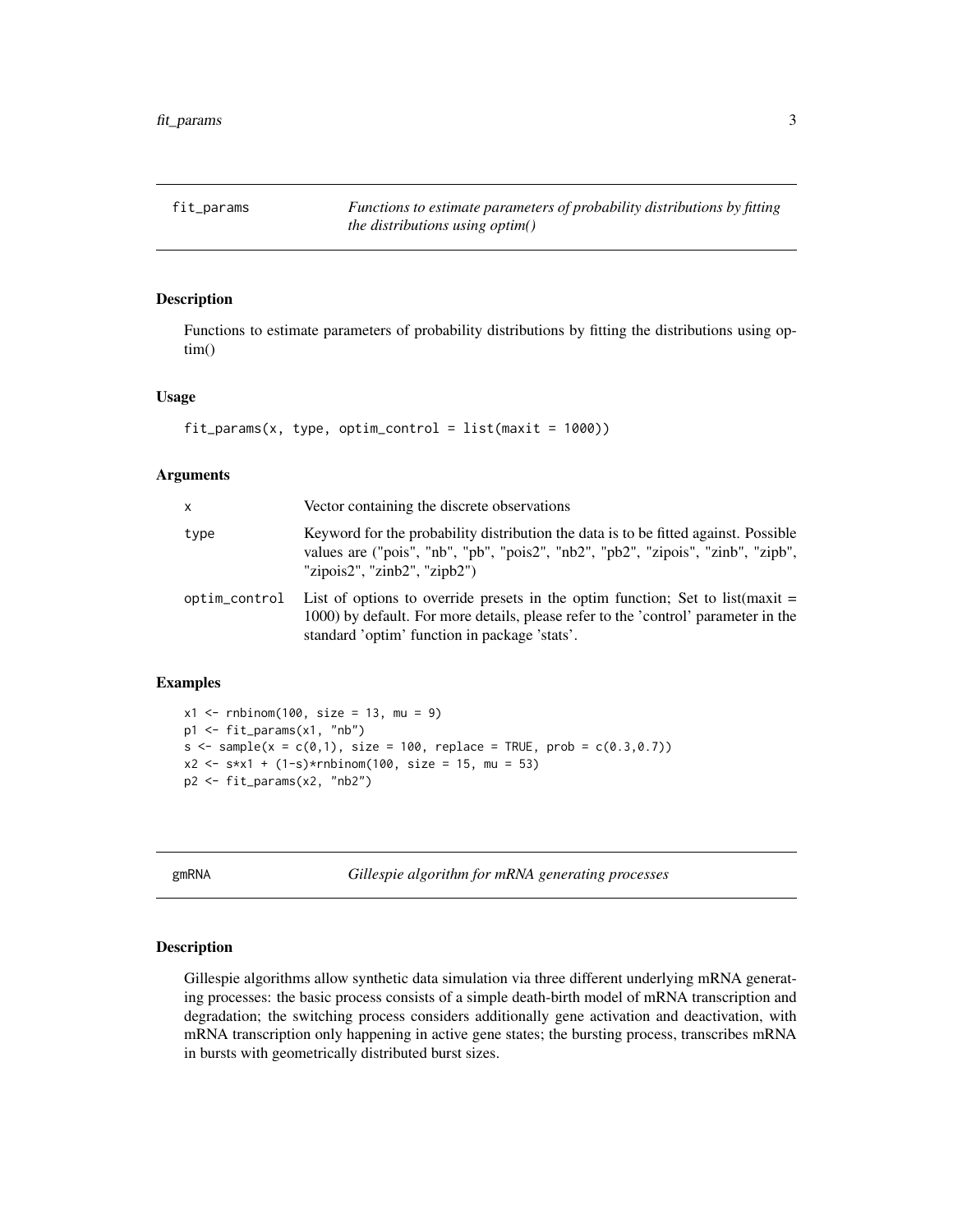#### Usage

```
gmRNA_basic(n, r.on, r.degr)
gmRNA_switch(n, r.act, r.deact, r.on, r.degr)
gmRNA_burst(n, r.burst, s.burst, r.degr)
```
#### Arguments

| n       | Number of observations                                      |
|---------|-------------------------------------------------------------|
| r.on    | Transcription rate during gene activation (Switching model) |
| r.degr  | mRNA degradation rate (all models)                          |
| r.act   | DNA activation rate (Switching Model)                       |
| r.deact | DNA deactivation rate (Switching Model)                     |
| r.burst | Bursty transcription rate (Bursting model)                  |
| s.burst | Mean burst size (Bursting Model)                            |
|         |                                                             |

#### Examples

```
x <- gmRNA_basic(100, 0.75, 0.001)
plot(density(x))
x <- gmRNA_switch(100, 0.23, 0.15, 0.75, 0.001)
plot(density(x))
x <- gmRNA_burst(10, 0.15, 0.75, 0.001)
plot(density(x))
```
nlogL *Negative log Likelihood functions for Poisson, negative binomial and Poisson-beta distributions*

#### Description

The negative log Likelihood functions for Poisson, negative binomial and Poisson-beta distributions. Mixing two distributions of the same kind and/or adding zero-inflation allows to take characteristics of real data into account. Additionally, one population and two population mixtures - with and without zero-inflations - allow distribution fittings of the Poisson, negative binomial and the Poisson-beta distribution.

#### Usage

```
nlogL_pois(data, par.pois)
nlogL_nb(data, par.nb)
nlogL_pb(data, par.pb)
```
<span id="page-3-0"></span>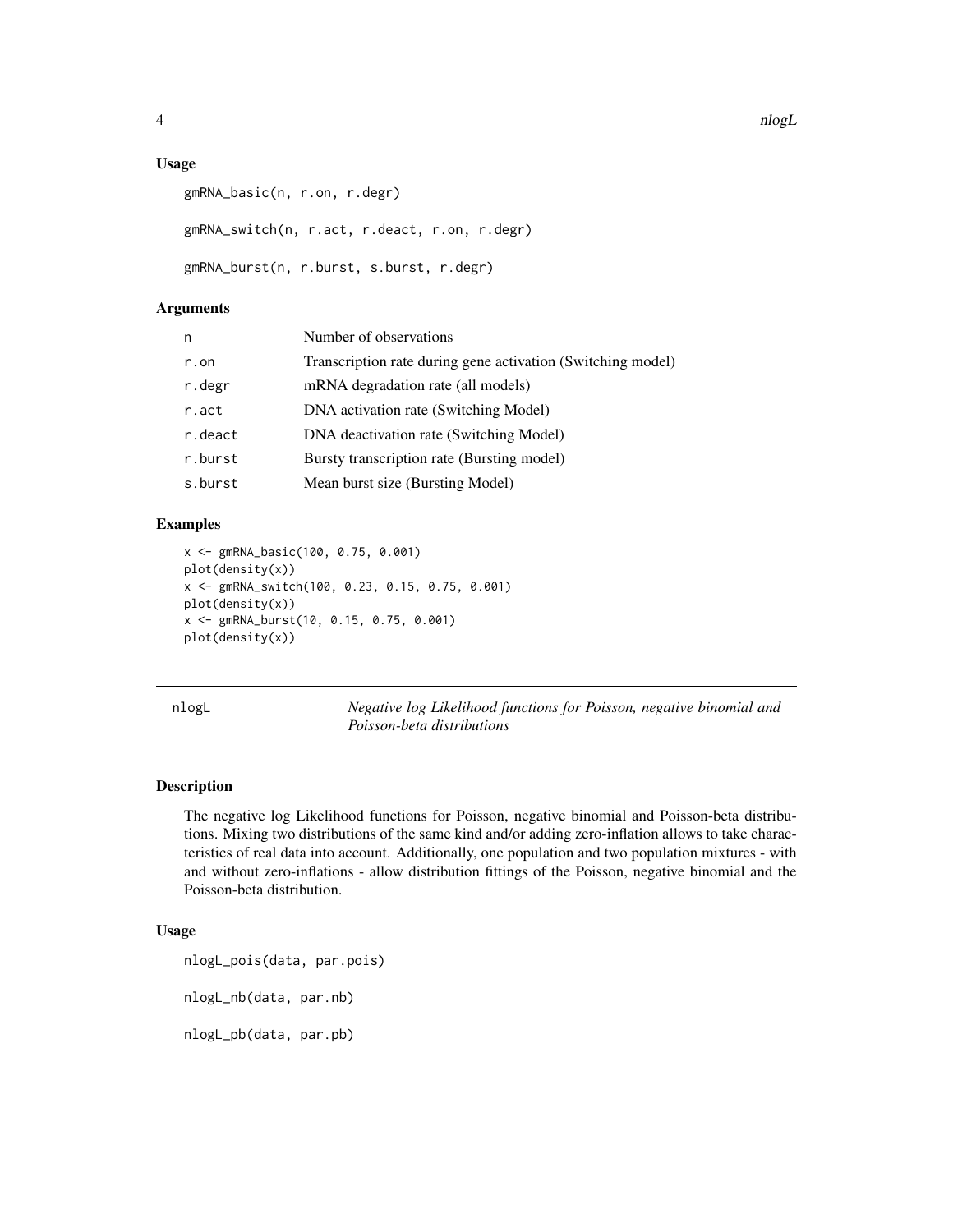#### nlogL 5

```
nlogL_pois2(data, par.pois2)
nlogL_nb2(data, par.nb2)
nlogL_pb2(data, par.pb2)
nlogL_zipois(data, par.zipois)
nlogL_zinb(data, par.zinb)
nlogL_zipb(data, par.zipb)
nlogL_zipois2(data, par.zipois2)
nlogL_zinb2(data, par.zinb2)
nlogL_zipb2(data, par.zipb2)
```
#### Arguments

| data                           | Vector containing the discrete observations                                                                                                                                                                          |
|--------------------------------|----------------------------------------------------------------------------------------------------------------------------------------------------------------------------------------------------------------------|
| par.pois                       | Scalar containing the lambda parameter of the Poisson distribution                                                                                                                                                   |
| par.nb                         | Vector of length 2, containing the size and the mu parameter of the negative<br>binomial distribution                                                                                                                |
| par.pb                         | Vector of length 3, containing the alpha, beta and c parameter of the Poisson-<br>beta distribution                                                                                                                  |
| par.pois2, par.nb2, par.pb2    |                                                                                                                                                                                                                      |
|                                | Vector containing the parameters of the two mixing distributions. First entry<br>represents the fraction of the first distribution, followed by all parameters of the<br>first, then all of the second distribution. |
| par.zipois, par.zinb, par.zipb |                                                                                                                                                                                                                      |
|                                | Vector containing the respective zero-inflated distribution parameters. The ad-<br>ditional first entry is the inflation parameter for all cases.                                                                    |
|                                | par.zipois2, par.zinb2, par.zipb2                                                                                                                                                                                    |
|                                | Parameters for the zero-inflated two population model.                                                                                                                                                               |

#### Details

Functions nlogL\_pois, nlogL\_nb, nlogL\_pb compute the negative log-likelihood of Poisson, negative binomial and the Poisson-beta distributions given the data. Functions nlogL\_pois2, nlogL\_nb2 and nlogL\_pb2 compute the negative log-likelihood values for a two population mixture of distributions whereas nlogL\_zipois, nlogL\_zinb, nlogL\_zipb compute the same for the zero-inflated distributions. Furthermore, nlogL\_zipois2, nlogL\_zinb2 and nlogL\_zipb2 are for two population mixtures with zero-inflation.

#### Examples

x <- rpois(100, 11)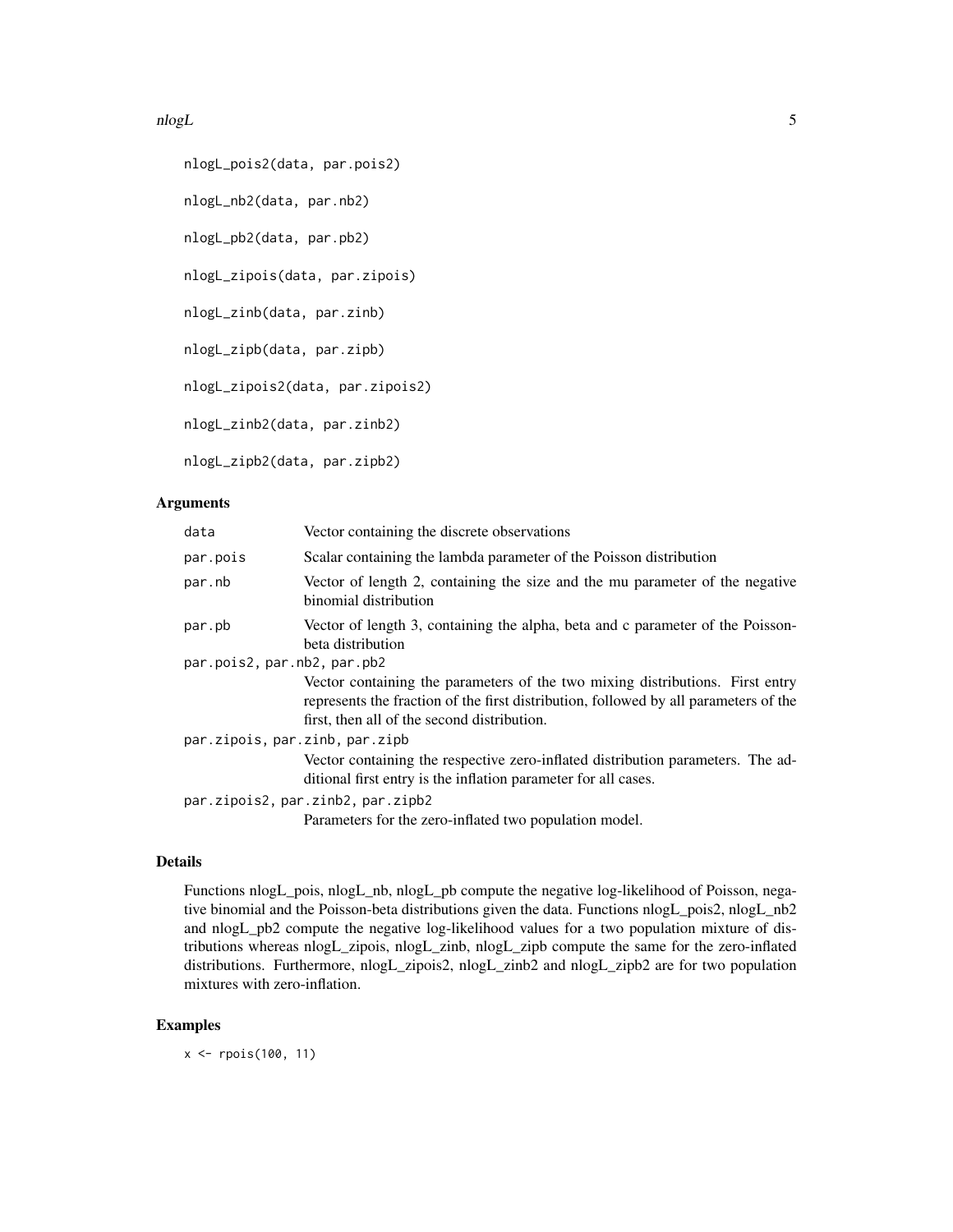```
nl1 <- nlogL_pois(x, 11)
nl2 <- nlogL_pois(x, 13)
x < - rnbinom(100, size = 13, mu = 9)
nl \leftarrow nlogL_n(b(x, c(13, 9)))x \le - rpb(n = 1000, alpha=5, beta= 3, c=20)
nl <- nlogL_pb(x, c(5, 3, 20))
s \leq - sample(x = c(0,1), size = 100, replace = TRUE, prob = c(0.3,0.7))
x <- s*rpois(100, 7) + (1-s)*rpois(100, 13)
nl1 <- nlogL_pois2(x, c(0.7, 13, 7))
nl2 <- nlogL_pois2(x, c(0.3, 7, 13))
## both values should be same: 296.9517
s \leq sample(x = c(0,1), size = 100, replace = TRUE, prob = c(0.3,0.7))
x < -s*rnbinom(100, size = 13, mu = 9) + (1-s)*rnbinom(100, size = 17, mu = 29)
nl <- nlogL_nb2(x, c(0.7, 17, 29, 13, 9))
s \leq - sample(x = c(0,1), size = 100, replace = TRUE, prob = c(0.3,0.7))
x \leq -s*rpb(100, 5, 3, 20) + (1-s)*rpb(100, 7, 13, 53)
nl <- nlogL_pb2(x, c(0.7, 7, 13, 53, 5, 3, 20))
x <- c(rep(0, 10), rpois(90, 7))
nl <- nlogL_zipois(x, c(0.1, 7))
x < -c (rep(0,10), rnbinom(90, size = 13, mu = 9))
nl <- nlogL_zinb(x, c(0.1, 13, 9))
x \leq c(rep(0, 10), rpb(n = 90, alpha=5, beta= 3, c=20))
nl <- nlogL_zipb(x, c(0.1, 5, 3, 20))
s \leq - sample(x = c(0,1), size = 90, replace = TRUE, prob = c(0.3,0.7))
x <- c(rep(0, 10), s*rpois(90, 7) + (1-s)*rpois(90, 13))
nl1 <- nlogL_zipois2(x, c(0.1, 0.63, 13, 7))
s \leq - sample(x = c(0,1), size = 90, replace = TRUE, prob = c(0.3,0.7))
x < -c (rep(0, 10), s*rnbinom(90, size = 13, mu = 9) + (1-s)*rnbinom(90, size = 17, mu = 29))
nl <- nlogL_zinb2(x, c(0.1, 0.63, 17, 29, 13, 9))
s \leq sample(x = c(0,1), size = 90, replace = TRUE, prob = c(0.3,0.7))
x <- c(rep(0,10), s*rpb(90, 5, 3, 20) + (1-s)*rpb(90, 7, 13, 53))
nl <- nlogL_zipb2(x, c(0.1, 0.63, 7, 13, 53, 5, 3, 20))
```
Poisson-beta *Poisson-beta Distribution*

#### Description

Density, distribution function, quantile function and random generation for the Poisson-beta distribution: a Poisson distribution whose parameter itself follows a beta distribution. Alpha and beta are the parameters of this specific beta distribution which is scaled on  $(0, c)$  in contrast to the usual scaling of the standard beta distribution on (0,1).

#### Usage

```
dpb(x, alpha, beta, c = 1, log = FALSE)ppb(q, alpha, beta, c = 1, lower.tail = TRUE, log.p = FALSE)qpb(p, alpha, beta, c = 1, lowertail = TRUE, <math>log.p = FALSE)
```
<span id="page-5-0"></span>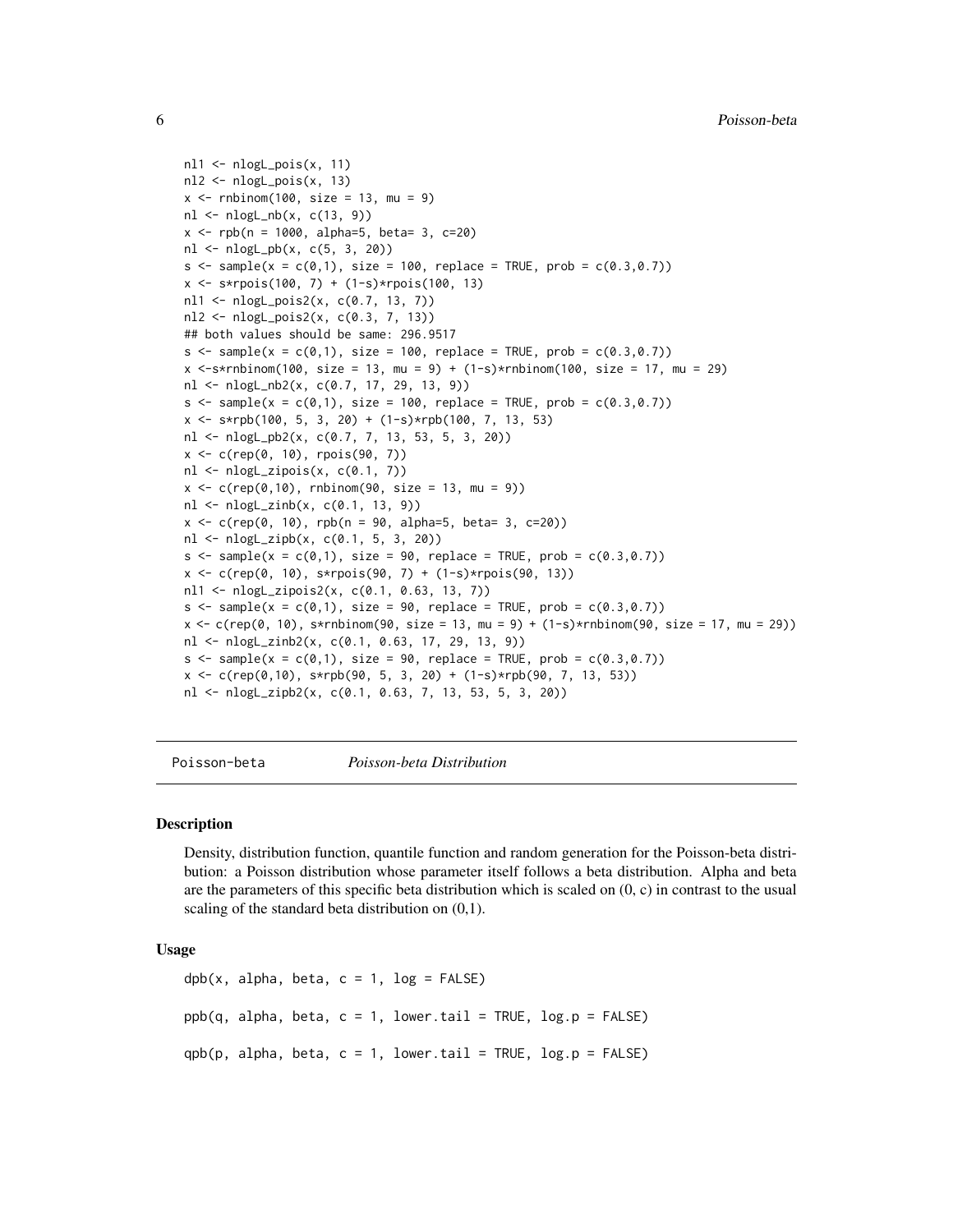$rpb(n, alpha, beta, c = 1)$ 

#### Arguments

| x, q        | Vector of (non-negative integer) quantiles                                                                                                  |
|-------------|---------------------------------------------------------------------------------------------------------------------------------------------|
| alpha, beta | Non-negative parameters of the beta distribution (shape1 and shape2)                                                                        |
| C           | Numeric scaling parameter of the beta distribution. The standard beta is scaled<br>on $(0,1)$ (default) and can be transformed to $(0,c)$ . |
| log, log.p  | Logical; if TRUE, probabilities $p$ are given as $log(p)$                                                                                   |
| lower.tail  | Logical; if TRUE (default), probabilities are $P[X \le x]$ otherwise, $P[X > x]$ .                                                          |
| p           | Vector of probabilities                                                                                                                     |
| n           | Number of observations                                                                                                                      |

#### Examples

```
X <- dpb(x=0:200, alpha=5, beta=3, c=20)
plot(0:200, X, type='l')
Y <- dpb(0:10, seq(10.0,11.0,by=0.1), seq(30.0,31.0,by=0.1), seq(10.2,11.2,by=0.1))
Y <- ppb(q= 0 :200, alpha=5, beta= 3, c=20)
plot(0:200, Y, type="l")
Z \leq - qpb(p= seq(0,1, by= 0.01), alpha=5, beta= 3, c=20)
plot(seq(0,1, by= 0.01),Z, type="l")
RV <- rpb(n = 1000, alpha=5, beta= 3, c=20)
plot(0 : 200, X, type="l")
lines(density(RV), col="red")
R2 <- rpb(11, seq(10.0,11.0,by=0.1), seq(30.0,31.0,by=0.1), seq(10.2,11.2,by=0.1))
```